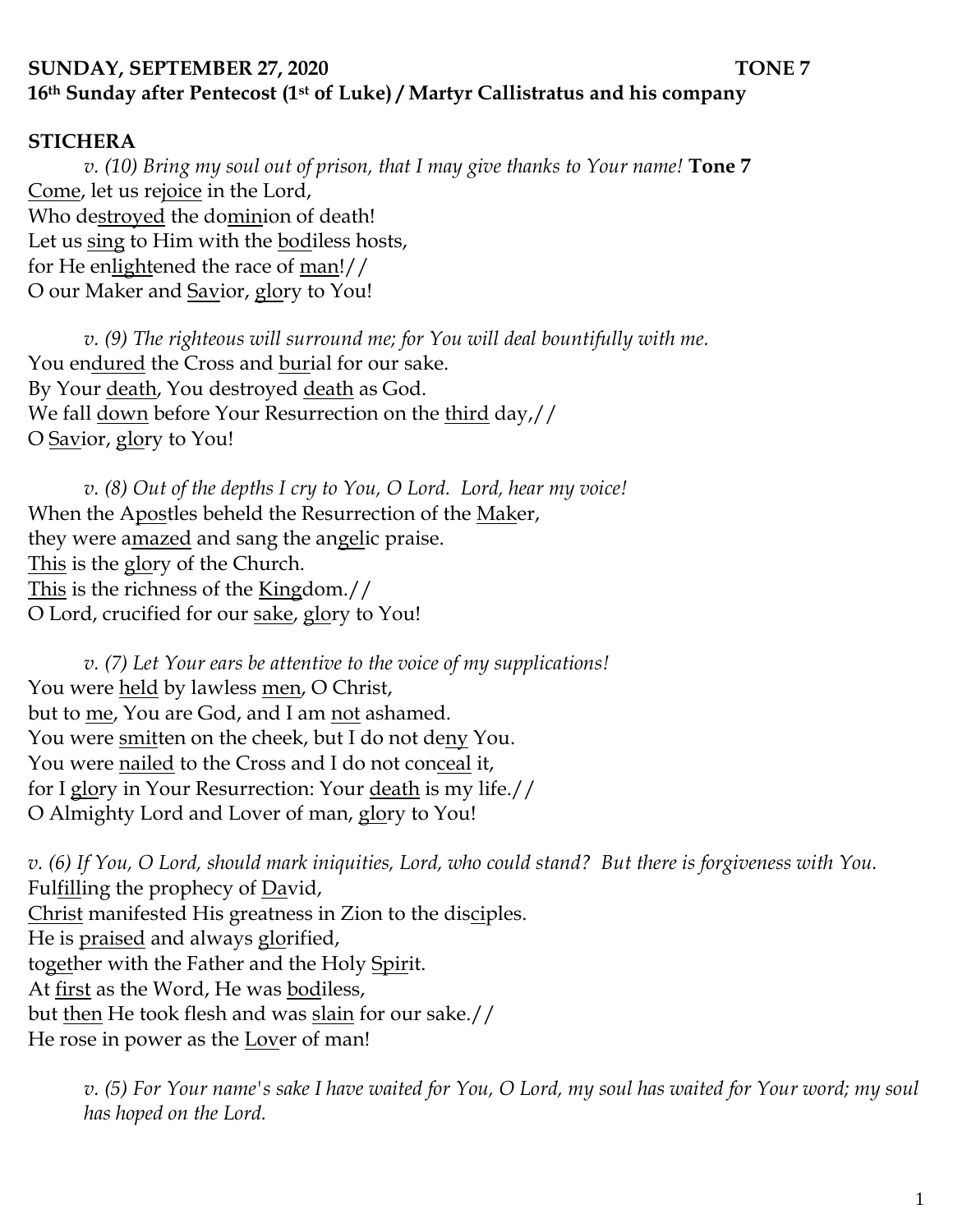You descended into hell as You willed, O Christ, overthrowing death as God, and rising on the third day as Master! With Yourself You raised Adam from the bonds of hell and from corruption!// Glory to Your Resurrection, only Lover of man!

*v. (4) From the morning watch until night, from the morning watch, let Israel hope on the Lord!*  You were placed in the tomb, O Lord, as one asleep. On the third day You rose in power, raising Adam with Yourself from the corruption of death// as the Almighty One!

*v. (3) For with the Lord there is mercy and with Him is plenteous redemption, and He will deliver Israel from all his iniquities.* **Tone 8** *(for Martyr Callistratus) (Oh, most glorious wonder)* O suffering martyr Callistratus, with your mind illumined by the light of piety, you unwaveringly trod the path to heavenly blessedness, conquering all the snares of the Enemy. Therefore we praise you, honoring your sacred memory,// O most blessed one.

*v. (2) Praise the Lord, all nations! Praise Him, all peoples!* O divinely-wise martyr Callistratus, enriched by the Word of Life, you guided to life those who once were dead in the curse through ignorance. They died with zeal, O glorious one, for the Resurrection of us all, and truly we believe they dwell with Christ.// Together with them, remember us to the Lord, transcendent in goodness!

*v. (1) For His mercy is abundant towards us; and the truth of the Lord endureth forever.*  O sacred martyr Gymnasius, you were beheaded by the sword and have truly drowned the pharaoh of falsehood in the torrent of your blood. Now you pour forth healings on all who come to your temple with faith,// praising your struggles and celebrating your honored memory, O blessed one.

*Glory to the Father, and to the Son, and to the Holy Spirit;* **Tone 4** Before the time of Your precious Cross, death was fearful to men, but after Your glorious Passion, man is feared by death. Thus the athlete was able to abolish all the power of the Enemy.// By his prayers, O Christ, save our souls!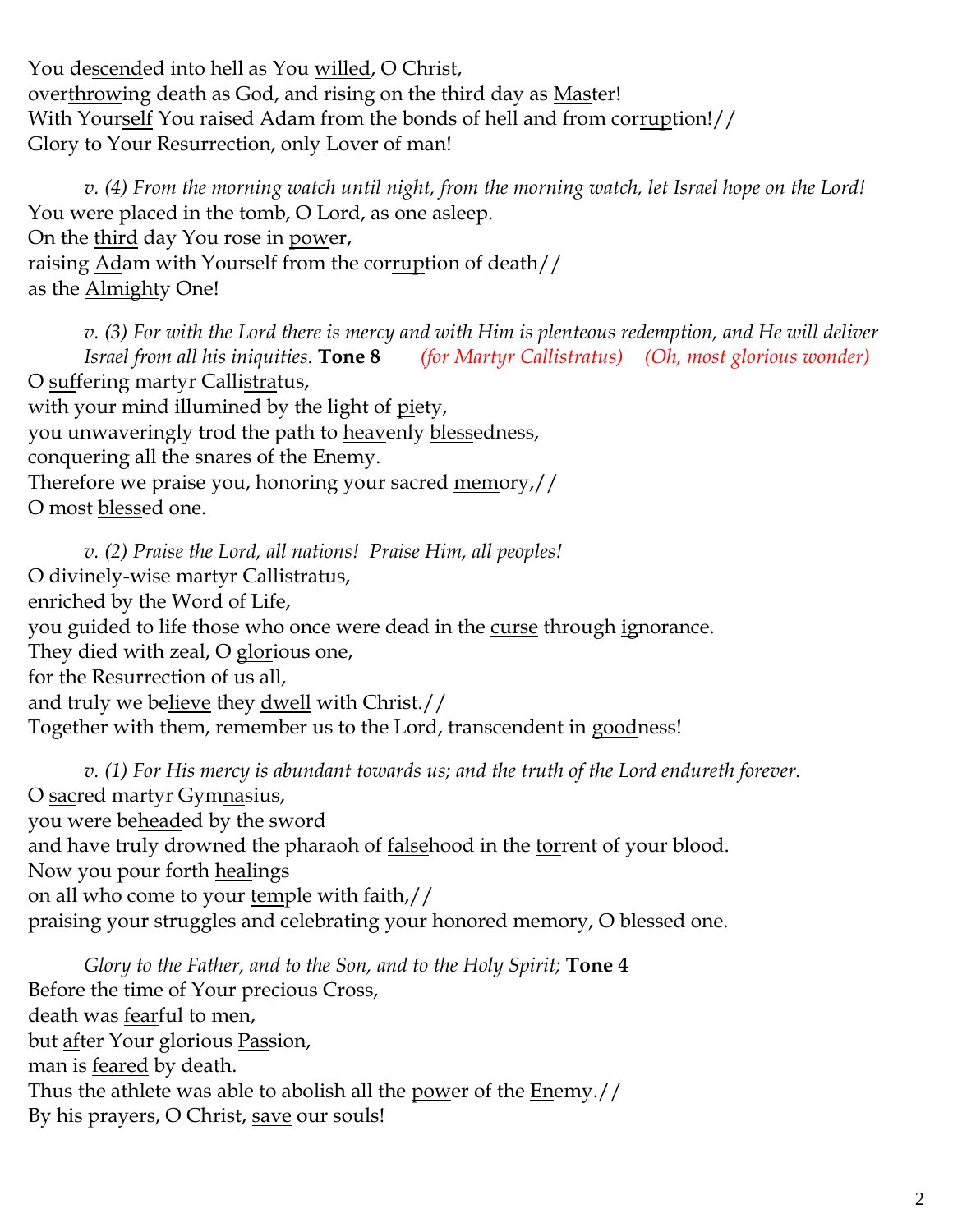*now and ever, and unto ages of ages. Amen.* **Tone 7** *(Theotokion – Dogmatikon)* No tongue can speak of your wonderful childbearing, for the order of nature was overruled by God. You were re<u>vealed</u> to be a Mother above nature, for you remained a Virgin beyond reason and understanding. Your conception was most glorious, O Theotokos! The <u>manner of your giving birth was ineffable</u>, O Virgin! Knowing you to be the Mother of God, devoutly we pray to you:// "Beseech Him to save our souls!"

## **APOSTICHA**

**Tone 7** As the Savior of the world You arose from the tomb. As God You resurrected the race of man with Your flesh.// O Lord, glory to You!

*v. The Lord is King; He is robed in majesty!*  Come, let us worship the One Who rose from the dead, and enlightened all creation! By His death, He saved us from the torments of hell.// By His Resurrection He has granted us eternal life and great mercy.

*v. For He has established the world, so that it shall never be moved.* You descended into hell, capturing death, O Christ. In three days You arose again, resurrecting us who glorify Your Resurrection,// O Lord and Lover of man.

*v. Holiness befits Your house, O Lord, forevermore!*  When You were placed in the tomb as one asleep, the sight was great and <u>awe</u>some. But when You rose on the third day as almighty God, You resurrected Adam with Yourself.// Glory to Your Resur<u>rection</u>, only <u>Lov</u>er of man!

*Glory to the Father, and to the Son, and to the Holy Spirit; now and ever, and unto ages of ages. Amen.*  Tone 7 All the earth-born run to your protection, O Lady! You art our hope, O Theotokos! Deliver us from our countless sins// and pray that our souls may be saved.